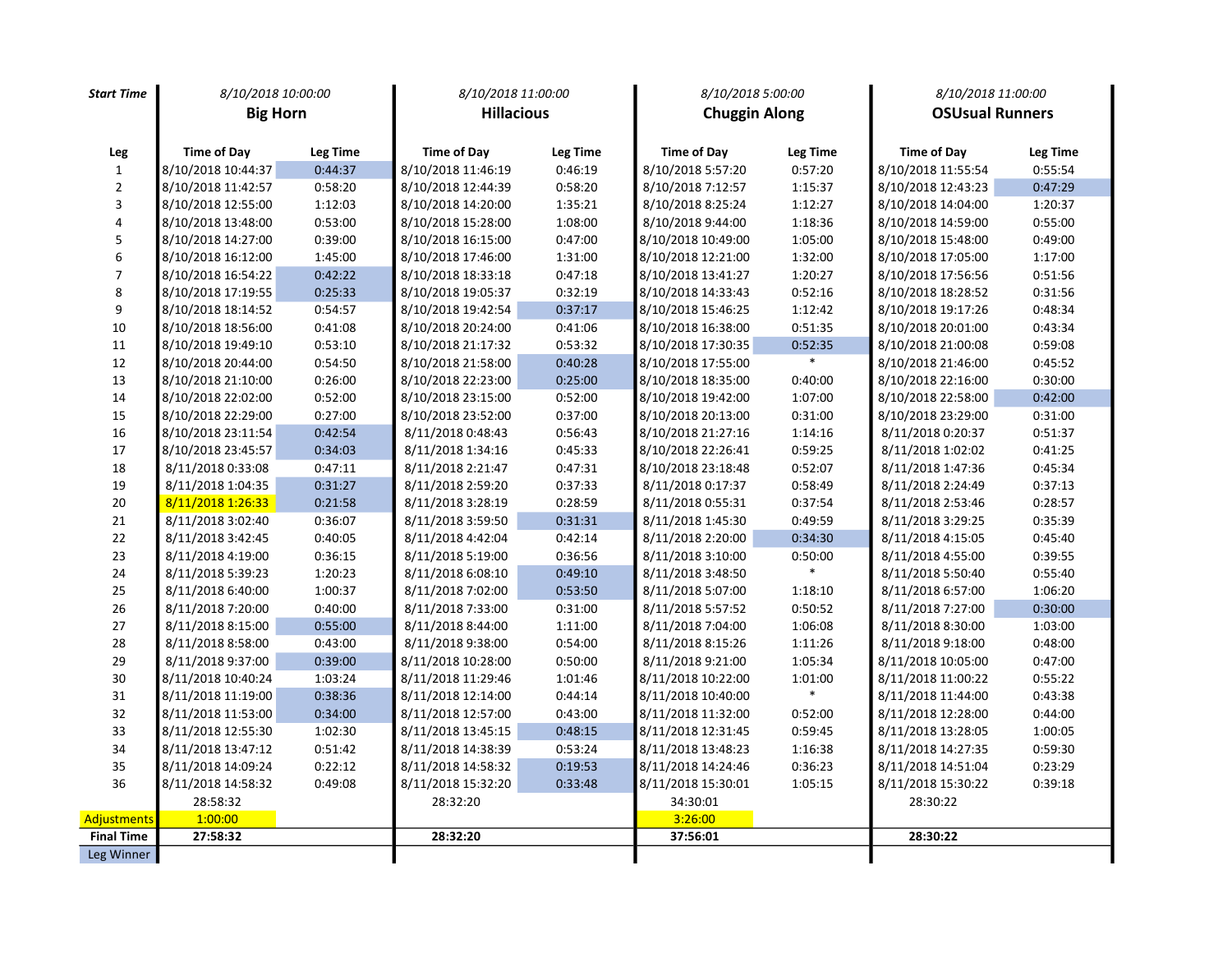| <b>Start Time</b>       | 8/10/2018 8:00:00        |          | 8/10/2018 8:00:00  |          | 8/10/2018 9:00:00  |                 | 8/10/2018 9:00:00  |                         |
|-------------------------|--------------------------|----------|--------------------|----------|--------------------|-----------------|--------------------|-------------------------|
|                         | <b>Chafing The Dream</b> |          | Sweet & Sour       |          |                    | <b>GRCC</b>     |                    | <b>Highway To H-Elk</b> |
|                         |                          |          |                    |          |                    |                 |                    |                         |
| Leg                     | <b>Time of Day</b>       | Leg Time | <b>Time of Day</b> | Leg Time | <b>Time of Day</b> | <b>Leg Time</b> | <b>Time of Day</b> | Leg Time                |
| $\mathbf{1}$            | 8/10/2018 8:53:39        | 0:53:39  | 8/10/2018 8:52:15  | 0:52:15  | 8/10/2018 9:51:26  | 0:51:26         | 8/10/2018 9:51:26  | 0:51:26                 |
| $\mathbf 2$             | 8/10/2018 9:48:06        | 0:54:27  | 8/10/2018 9:47:50  | 0:55:35  | 8/10/2018 10:44:39 | 0:53:13         | 8/10/2018 10:42:09 | 0:50:43                 |
| $\overline{\mathbf{3}}$ | 8/10/2018 11:14:00       | 1:25:54  | 8/10/2018 11:17:00 | 1:29:10  | 8/10/2018 12:17:00 | 1:32:21         | 8/10/2018 11:51:00 | 1:08:51                 |
| $\overline{\mathbf{4}}$ | 8/10/2018 12:22:00       | 1:08:00  | 8/10/2018 12:22:00 | 1:05:00  | 8/10/2018 13:24:00 | 1:07:00         | 8/10/2018 12:36:00 | 0:45:00                 |
| 5                       | 8/10/2018 13:17:00       | 0:55:00  | 8/10/2018 13:29:00 | 1:07:00  | 8/10/2018 14:15:00 | 0:51:00         | 8/10/2018 13:28:00 | 0:52:00                 |
| 6                       | 8/10/2018 14:30:00       | 1:13:00  | 8/10/2018 14:34:00 | 1:05:00  | 8/10/2018 16:22:00 | 2:07:00         | 8/10/2018 14:55:00 | 1:27:00                 |
| $\overline{7}$          | 8/10/2018 15:43:46       | 1:13:46  | 8/10/2018 15:23:48 | 0:49:48  | 8/10/2018 17:11:20 | 0:49:20         | 8/10/2018 15:50:11 | 0:55:11                 |
| $\bf 8$                 | 8/10/2018 16:36:59       | 0:53:13  | 8/10/2018 16:02:09 | 0:38:21  | 8/10/2018 17:41:11 | 0:29:51         | 8/10/2018 16:29:03 | 0:38:52                 |
| $\boldsymbol{9}$        | 8/10/2018 17:30:32       | 0:53:33  | 8/10/2018 17:05:35 | 1:03:26  | 8/10/2018 18:33:05 | 0:51:54         | 8/10/2018 17:26:48 | 0:57:45                 |
| 10                      | 8/10/2018 18:27:00       | 0:56:28  | 8/10/2018 17:52:00 | 0:46:25  | 8/10/2018 19:13:00 | 0:39:55         | 8/10/2018 18:07:00 | 0:40:12                 |
| $11\,$                  | 8/10/2018 19:49:52       | 1:22:52  | 8/10/2018 18:53:55 | 1:01:55  | 8/10/2018 20:13:04 | 1:00:04         | 8/10/2018 19:07:16 | 1:00:16                 |
| 12                      | 8/10/2018 20:50:00       | 1:00:08  | 8/10/2018 19:54:00 | 1:00:05  | 8/10/2018 21:06:00 | 0:52:56         | 8/10/2018 20:05:00 | 0:57:44                 |
| 13                      | 8/10/2018 21:22:00       | 0:32:00  | 8/10/2018 20:25:00 | 0:31:00  | 8/10/2018 21:38:00 | 0:32:00         | 8/10/2018 20:37:00 | 0:32:00                 |
| 14                      | 8/10/2018 22:16:00       | 0:54:00  | 8/10/2018 21:20:00 | 0:55:00  | 8/10/2018 22:35:00 | 0:57:00         | 8/10/2018 21:31:00 | 0:54:00                 |
| 15                      | 8/10/2018 22:50:50       | 0:34:50  | 8/10/2018 21:54:00 | 0:34:00  | 8/10/2018 23:11:00 | 0:36:00         | 8/10/2018 21:57:00 | 0:26:00                 |
| 16                      | 8/10/2018 23:49:35       | 0:58:45  | 8/10/2018 22:49:50 | 0:55:50  | 8/11/2018 0:09:55  | 0:58:55         | 8/10/2018 22:46:56 | 0:49:56                 |
| 17                      | 8/11/2018 0:39:39        | 0:50:04  | 8/10/2018 23:46:45 | 0:56:55  | 8/11/2018 0:53:55  | 0:44:00         | 8/10/2018 23:30:26 | 0:43:30                 |
| 18                      | 8/11/2018 1:23:11        | 0:43:32  | 8/11/2018 0:22:42  | 0:35:57  | 8/11/2018 1:59:28  | 1:05:33         | 8/11/2018 0:15:50  | 0:45:24                 |
| 19                      | 8/11/2018 2:12:46        | 0:49:35  | 8/11/2018 0:55:16  | 0:32:34  | 8/11/2018 2:35:40  | 0:36:12         | 8/11/2018 0:56:00  | 0:40:10                 |
| 20                      | 8/11/2018 2:58:17        | 0:45:31  | 8/11/2018 1:23:38  | 0:28:22  | 8/11/2018 3:00:57  | 0:25:17         | 8/11/2018 1:27:29  | 0:31:29                 |
| 21                      | 8/11/2018 3:34:40        | 0:36:23  | 8/11/2018 2:04:00  | 0:40:22  | 8/11/2018 3:37:30  | 0:36:33         | 8/11/2018 2:10:35  | 0:43:06                 |
| $22\,$                  | 8/11/2018 4:26:05        | 0:51:25  | 8/11/2018 2:49:00  | 0:45:00  | 8/11/2018 4:18:05  | 0:40:35         | 8/11/2018 2:50:30  | 0:39:55                 |
| 23                      | 8/11/2018 5:19:00        | 0:52:55  | 8/11/2018 3:28:00  | 0:39:00  | 8/11/2018 4:54:00  | 0:35:55         | 8/11/2018 3:30:00  | 0:39:30                 |
| 24                      | 8/11/2018 6:36:57        | 1:17:57  | 8/11/2018 4:40:03  | 1:12:03  | 8/11/2018 5:55:23  | 1:01:23         | 8/11/2018 4:37:23  | 1:07:23                 |
| 25                      | 8/11/2018 7:46:00        | 1:09:03  | 8/11/2018 5:51:00  | 1:10:57  | 8/11/2018 7:06:00  | 1:10:37         | 8/11/2018 5:49:00  | 1:11:37                 |
| $26\,$                  | 8/11/2018 8:23:00        | 0:37:00  | 8/11/2018 6:30:00  | 0:39:00  | 8/11/2018 7:42:00  | 0:36:00         | 8/11/2018 6:26:00  | 0:37:00                 |
| 27                      | 8/11/2018 9:34:00        | 1:11:00  | 8/11/2018 7:43:00  | 1:13:00  | 8/11/2018 8:53:00  | 1:11:00         | 8/11/2018 7:24:00  | 0:58:00                 |
| 28                      | 8/11/2018 10:36:00       | 1:02:00  | 8/11/2018 8:34:00  | 0:51:00  | 8/11/2018 9:48:00  | 0:55:00         | 8/11/2018 8:10:45  | 0:46:45                 |
| 29                      | 8/11/2018 11:36:00       | 1:00:00  | 8/11/2018 9:43:00  | 1:09:00  | 8/11/2018 10:42:00 | 0:54:00         | 8/11/2018 8:59:00  | 0:48:15                 |
| 30                      | 8/11/2018 12:28:06       | 0:52:06  | 8/11/2018 10:30:15 | 0:47:15  | 8/11/2018 12:06:48 | 1:24:48         | 8/11/2018 9:55:28  | 0:56:28                 |
| 31                      | 8/11/2018 12:10:00       | 1:11:00  | 8/11/2018 11:11:00 | 0:40:45  | 8/11/2018 12:51:00 | 0:44:12         | 8/11/2018 10:42:00 | 0:46:32                 |
| 32                      | 8/11/2018 13:15:00       | 1:05:00  | 8/11/2018 11:55:00 | 0:44:00  | 8/11/2018 13:32:00 | 0:41:00         | 8/11/2018 11:32:00 | 0:50:00                 |
| 33                      | 8/11/2018 14:22:40       | 1:07:40  | 8/11/2018 13:11:40 | 1:16:40  | 8/11/2018 14:41:50 | 1:09:50         | 8/11/2018 12:44:15 | 1:12:15                 |
| 34                      | 8/11/2018 15:31:23       | 1:08:43  | 8/11/2018 14:07:41 | 0:56:01  | 8/11/2018 15:30:50 | 0:49:00         | 8/11/2018 13:34:58 | 0:50:43                 |
| 35                      | 8/11/2018 16:07:03       | 0:35:40  | 8/11/2018 14:32:35 | 0:24:54  | 8/11/2018 15:53:29 | 0:22:39         | 8/11/2018 13:56:07 | 0:21:09                 |
| 36                      | 8/11/2018 17:07:35       | 1:00:32  | 8/11/2018 15:27:10 | 0:54:35  | 8/11/2018 16:37:02 | 0:43:33         | 8/11/2018 14:49:03 | 0:52:56                 |
|                         | 33:07:35                 |          | 31:27:10           |          | 31:37:02           |                 | 29:49:03           |                         |
| Adjustments             | 1:29:00                  |          |                    |          |                    |                 |                    |                         |
| <b>Final Time</b>       | 34:36:35                 |          | 31:27:10           |          | 31:37:02           |                 | 29:49:03           |                         |
| Leg Winner              |                          |          |                    |          |                    |                 |                    |                         |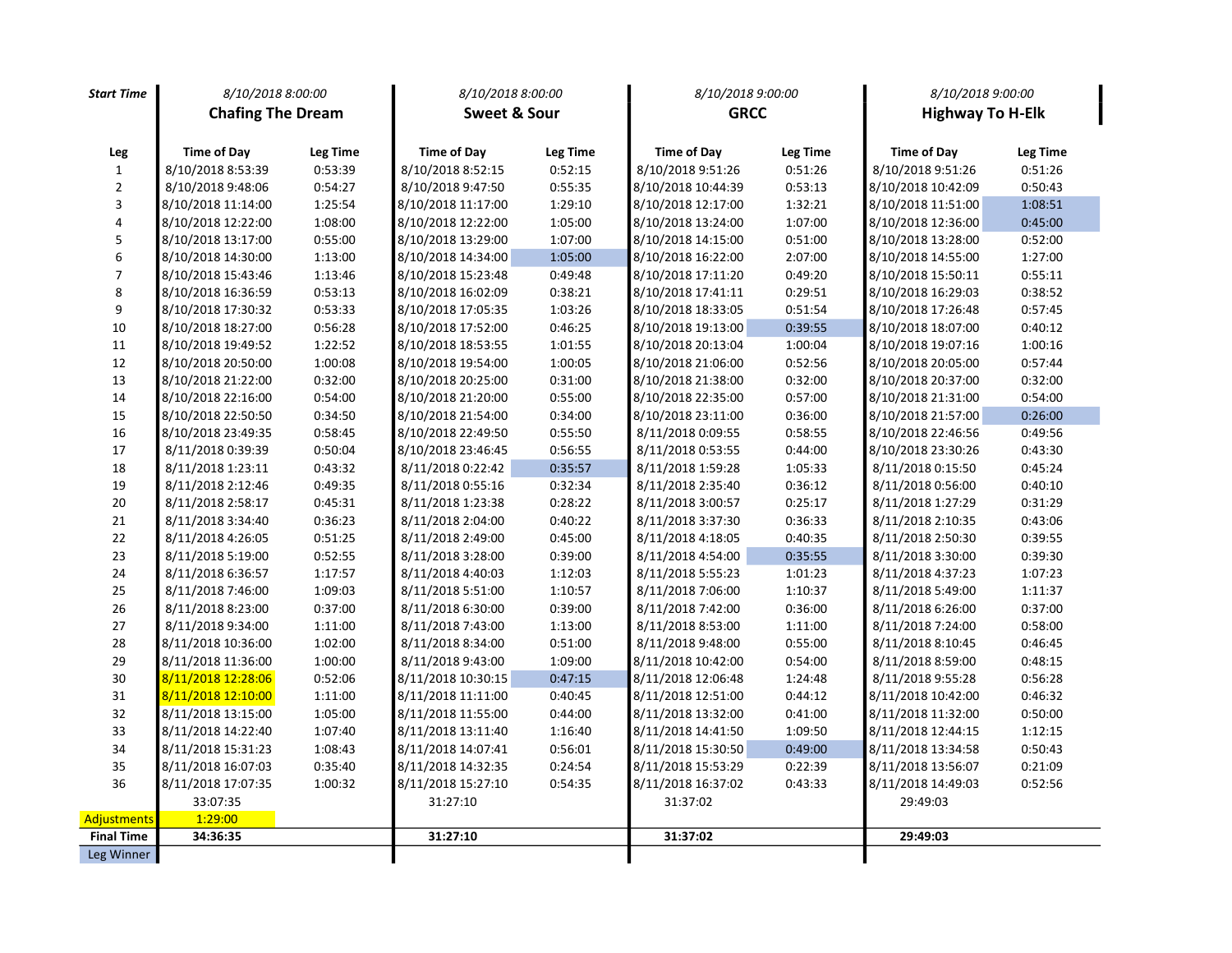| <b>Start Time</b> | 8/10/2018 8:00:00  |          | 8/10/2018 6:00:00             |          | 8/10/2018 6:00:00          |          | 8/10/2018 5:00:00       |          |
|-------------------|--------------------|----------|-------------------------------|----------|----------------------------|----------|-------------------------|----------|
|                   | <b>Gang Greens</b> |          | Knife River - Foghorn Elkhorn |          | Knife River - Forced March |          | <b>Pick Up The Pace</b> |          |
|                   |                    |          |                               |          |                            |          |                         |          |
| Leg               | <b>Time of Day</b> | Leg Time | <b>Time of Day</b>            | Leg Time | <b>Time of Day</b>         | Leg Time | <b>Time of Day</b>      | Leg Time |
| $\mathbf{1}$      | 8/10/2018 9:08:19  | 1:08:19  | 8/10/2018 7:04:00             | 1:04:00  | 8/10/2018 6:51:00          | 0:51:00  | 8/10/2018 5:57:57       | 0:57:57  |
| $\overline{2}$    | 8/10/2018 10:00:30 | 0:52:11  | 8/10/2018 8:06:30             | 1:02:30  | 8/10/2018 7:49:05          | 0:58:05  | 8/10/2018 7:02:31       | 1:04:34  |
| $\mathbf{3}$      | 8/10/2018 11:15:00 | 1:14:30  | 8/10/2018 9:26:00             | 1:19:30  | 8/10/2018 9:05:00          | 1:15:55  | 8/10/2018 8:33:16       | 1:30:45  |
| 4                 | 8/10/2018 12:15:00 | 1:00:00  | 8/10/2018 10:31:00            | 1:05:00  | 8/10/2018 10:13:00         | 1:08:00  | 8/10/2018 9:38:00       | 1:04:44  |
| 5                 | 8/10/2018 13:19:00 | 1:04:00  | 8/10/2018 11:31:00            | 1:00:00  | 8/10/2018 11:12:00         | 0:59:00  | 8/10/2018 10:51:00      | 1:13:00  |
| 6                 | 8/10/2018 14:39:00 | 1:20:00  | 8/10/2018 13:09:00            | 1:38:00  | 8/10/2018 12:49:00         | 1:37:00  | 8/10/2018 12:46:00      | 1:55:00  |
| $\overline{7}$    | 8/10/2018 15:39:26 | 1:00:26  | 8/10/2018 14:19:17            | 1:10:17  | 8/10/2018 13:59:53         | 1:10:53  | 8/10/2018 14:05:23      | 1:19:23  |
| 8                 | 8/10/2018 16:14:38 | 0:35:12  | 8/10/2018 15:22:08            | 1:02:51  | 8/10/2018 14:50:25         | 0:50:32  | 8/10/2018 15:00:38      | 0:55:15  |
| 9                 | 8/10/2018 17:10:27 | 0:55:49  | 8/10/2018 16:27:00            | 1:04:52  | 8/10/2018 15:42:05         | 0:51:40  | 8/10/2018 15:54:40      | 0:54:02  |
| 10                | 8/10/2018 17:58:00 | 0:47:33  | 8/10/2018 17:23:00            | 0:56:00  | 8/10/2018 16:35:00         | 0:52:55  | 8/10/2018 16:50:00      | 0:55:20  |
| 11                | 8/10/2018 19:02:18 | 1:04:18  | 8/10/2018 18:35:50            | 1:12:50  | 8/10/2018 17:44:30         | 1:09:30  | 8/10/2018 18:06:20      | 1:16:20  |
| 12                | 8/10/2018 20:02:00 | 0:59:42  | 8/10/2018 19:40:00            | 1:04:10  | 8/10/2018 18:53:00         | 1:08:30  | 8/10/2018 19:15:00      | 1:08:40  |
| 13                | 8/10/2018 20:42:00 | 0:40:00  | 8/10/2018 20:21:00            | 0:41:00  | 8/10/2018 19:25:00         | 0:32:00  | 8/10/2018 19:49:00      | 0:34:00  |
| 14                | 8/10/2018 21:33:00 | 0:51:00  | 8/10/2018 21:17:00            | 0:56:00  | 8/10/2018 20:19:00         | 0:54:00  | 8/10/2018 20:48:00      | 0:59:00  |
| 15                | 8/10/2018 22:01:00 | 0:28:00  | 8/10/2018 21:50:00            | 0:33:00  | 8/10/2018 20:50:00         | 0:31:00  | 8/10/2018 21:26:00      | 0:38:00  |
| 16                | 8/10/2018 22:58:44 | 0:57:44  | 8/10/2018 22:53:14            | 1:03:14  | 8/10/2018 21:56:08         | 1:06:08  | 8/10/2018 22:27:01      | 1:01:01  |
| 17                | 8/10/2018 23:55:53 | 0:57:09  | 8/10/2018 23:46:52            | 0:53:38  | 8/10/2018 22:49:12         | 0:53:04  | 8/10/2018 23:35:40      | 1:08:39  |
| 18                | 8/11/2018 0:39:23  | 0:43:30  | 8/11/2018 0:43:47             | 0:56:55  | 8/10/2018 23:44:53         | 0:55:41  | 8/11/2018 0:35:08       | 0:59:28  |
| 19                | 8/11/2018 1:20:15  | 0:40:52  | 8/11/2018 1:35:40             | 0:51:53  | 8/11/2018 0:32:40          | 0:47:47  | 8/11/2018 1:37:20       | 1:02:12  |
| 20                | 8/11/2018 1:49:51  | 0:29:36  | 8/11/2018 2:14:27             | 0:38:47  | 8/11/2018 1:18:24          | 0:45:44  | 8/11/2018 2:24:23       | 0:47:03  |
| 21                | 8/11/2018 2:30:15  | 0:40:24  | 8/11/2018 3:01:55             | 0:47:28  | 8/11/2018 1:55:00          | 0:36:36  | 8/11/2018 3:01:16       | 0:36:53  |
| 22                | 8/11/2018 3:18:00  | 0:47:45  | 8/11/2018 3:56:55             | 0:55:00  | 8/11/2018 2:47:20          | 0:52:20  | 8/11/2018 3:52:54       | 0:51:38  |
| 23                | 8/11/2018 4:00:00  | 0:42:00  | 8/11/2018 4:44:00             | 0:47:05  | 8/11/2018 3:32:00          | 0:44:40  | 8/11/2018 4:40:00       | 0:47:06  |
| 24                | 8/11/2018 5:13:56  | 1:13:56  | 8/11/2018 6:03:54             | 1:19:54  | 8/11/2018 5:03:15          | 1:31:15  | 8/11/2018 5:59:41       | 1:19:41  |
| 25                | 8/11/2018 6:18:00  | 1:04:04  | 8/11/2018 7:10:00             | 1:06:06  | 8/11/2018 6:22:00          | 1:18:45  | 8/11/2018 7:16:00       | 1:16:19  |
| 26                | 8/11/2018 7:05:00  | 0:47:00  | 8/11/2018 7:56:00             | 0:46:00  | 8/11/2018 6:59:00          | 0:37:00  | 8/11/2018 8:02:00       | 0:46:00  |
| 27                | 8/11/2018 8:05:00  | 1:00:00  | 8/11/2018 9:19:00             | 1:23:00  | 8/11/2018 8:08:00          | 1:09:00  | 8/11/2018 9:25:00       | 1:23:00  |
| 28                | 8/11/2018 8:45:00  | 0:40:00  | 8/11/2018 10:22:00            | 1:03:00  | 8/11/2018 9:14:00          | 1:06:00  | 8/11/2018 10:23:00      | 0:58:00  |
| 29                | 8/11/2018 9:52:00  | 1:07:00  | 8/11/2018 11:15:00            | 0:53:00  | 8/11/2018 10:20:00         | 1:06:00  | 8/11/2018 11:42:00      | 1:19:00  |
| 30                | 8/11/2018 10:48:53 | 0:56:53  | 8/11/2018 12:22:48            | 1:07:48  | 8/11/2018 11:26:55         | 1:06:55  | 8/11/2018 12:57:35      | 1:15:35  |
| 31                | 8/11/2018 11:39:00 | 0:50:07  | 8/11/2018 12:29:00            | 1:07:52  | 8/11/2018 12:28:00         | 1:01:05  | 8/11/2018 14:17:00      | 1:19:25  |
| 32                | 8/11/2018 12:24:00 | 0:45:00  | 8/11/2018 13:18:00            | 1:03:00  | 8/11/2018 13:44:00         | 1:16:00  | 8/11/2018 14:20:00      | 0:53:00  |
| 33                | 8/11/2018 13:32:45 | 1:08:45  | 8/11/2018 14:07:00            | 1:18:00  | 8/11/2018 14:46:35         | 1:02:35  | 8/11/2018 14:56:45      | 1:19:45  |
| 34                | 8/11/2018 14:23:14 | 0:50:29  | 8/11/2018 15:19:03            | 1:12:03  | 8/11/2018 15:49:33         | 1:02:58  | 8/11/2018 16:07:23      | 1:26:38  |
| 35                | 8/11/2018 14:50:30 | 0:27:16  | 8/11/2018 15:45:41            | 0:26:38  | 8/11/2018 16:13:54         | 0:24:21  | 8/11/2018 16:48:13      | 0:40:50  |
| 36                | 8/11/2018 15:46:03 | 0:55:33  | 8/11/2018 16:43:24            | 0:57:43  | 8/11/2018 17:17:00         | 1:03:06  | 8/11/2018 17:46:40      | 0:58:27  |
|                   | 31:46:03           |          | 34:43:24                      |          | 35:17:00                   |          | 36:46:40                |          |
| Adjustments       |                    |          | 1:44:00                       |          |                            |          | 1:49:00                 |          |
| <b>Final Time</b> | 31:46:03           |          | 36:27:24                      |          | 35:17:00                   |          | 38:35:40                |          |
| Leg Winner        |                    |          |                               |          |                            |          |                         |          |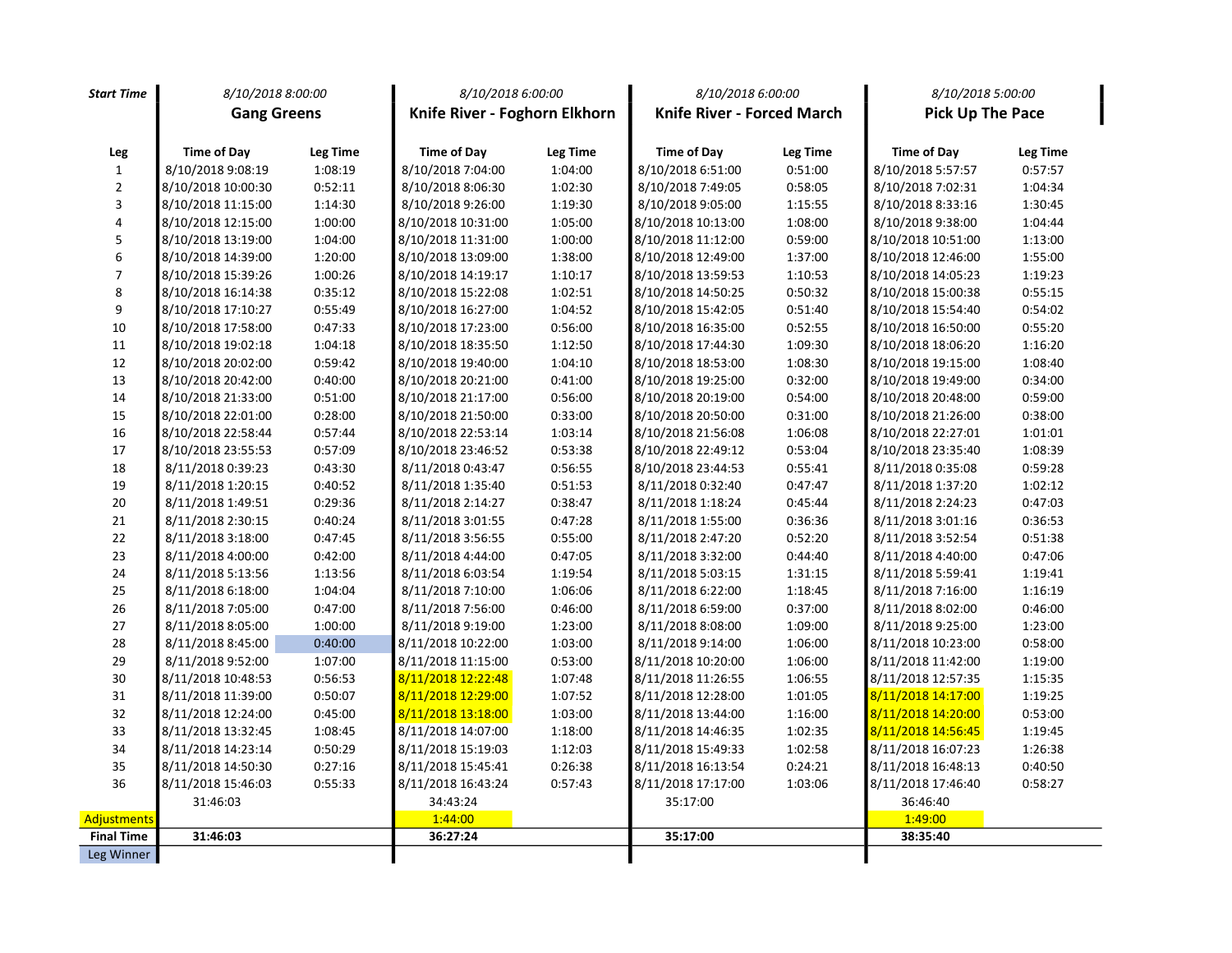| <b>Start Time</b>       | 8/10/2018 9:00:00   |          | 8/10/2018 11:00:00   |                 | 8/10/2018 6:00:00       |                 | 8/10/2018 6:00:00  |          |
|-------------------------|---------------------|----------|----------------------|-----------------|-------------------------|-----------------|--------------------|----------|
|                         | <b>PMC Meanders</b> |          | <b>What The Hill</b> |                 | <b>Rogue Pogue Riot</b> |                 | <b>Carrion On</b>  |          |
|                         |                     |          |                      |                 |                         |                 |                    |          |
| Leg                     | <b>Time of Day</b>  | Leg Time | <b>Time of Day</b>   | <b>Leg Time</b> | <b>Time of Day</b>      | <b>Leg Time</b> | <b>Time of Day</b> | Leg Time |
| 1                       | 8/10/2018 9:45:11   | 0:45:11  | 8/10/2018 11:55:59   | 0:55:59         | 8/10/2018 6:48:00       | 0:48:00         | 8/10/2018 6:48:00  | 0:48:00  |
| $\overline{2}$          | 8/10/2018 10:40:04  | 0:54:53  | 8/10/2018 12:50:10   | 0:54:11         | 8/10/2018 7:45:00       | 0:57:00         | 8/10/2018 7:49:05  | 1:01:05  |
| 3                       | 8/10/2018 11:56:00  | 1:15:56  | 8/10/2018 14:27:00   | 1:36:50         | 8/10/2018 9:03:00       | 1:18:00         | 8/10/2018 9:23:00  | 1:33:55  |
| $\overline{\mathbf{4}}$ | 8/10/2018 12:53:00  | 0:57:00  | 8/10/2018 15:32:00   | 1:05:00         | 8/10/2018 10:02:00      | 0:59:00         | 8/10/2018 10:38:00 | 1:15:00  |
| 5                       | 8/10/2018 13:47:00  | 0:54:00  | 8/10/2018 16:10:00   | 0:38:00         | 8/10/2018 10:58:00      | 0:56:00         | 8/10/2018 11:26:00 | 0:48:00  |
| 6                       | 8/10/2018 15:18:00  | 1:31:00  | 8/10/2018 17:45:00   | 1:35:00         | 8/10/2018 12:36:00      | 1:38:00         | 8/10/2018 13:29:00 | 2:03:00  |
| $\overline{7}$          | 8/10/2018 16:14:19  | 0:56:19  | 8/10/2018 18:45:58   | 1:00:58         | 8/10/2018 13:41:13      | 1:05:13         | 8/10/2018 14:26:42 | 0:57:42  |
| 8                       | 8/10/2018 16:57:52  | 0:43:33  | 8/10/2018 19:17:24   | 0:31:26         | 8/10/2018 14:26:40      | 0:45:27         | 8/10/2018 15:12:30 | 0:45:48  |
| 9                       | 8/10/2018 17:58:30  | 1:00:38  | 8/10/2018 20:17:59   | 1:00:35         | 8/10/2018 15:33:50      | 1:07:10         | 8/10/2018 16:17:30 | 1:05:00  |
| 10                      | 8/10/2018 18:48:00  | 0:49:30  | 8/10/2018 21:06:00   | 0:48:01         | 8/10/2018 16:33:00      | 0:59:10         | 8/10/2018 17:12:00 | 0:54:30  |
| 11                      | 8/10/2018 20:00:00  | 1:12:00  | 8/10/2018 22:19:12   | 1:13:12         | 8/10/2018 17:45:34      | 1:12:34         | 8/10/2018 18:16:58 | 1:04:58  |
| 12                      | 8/10/2018 21:05:00  | 1:05:00  | 8/10/2018 23:03:00   | 0:43:48         | 8/10/2018 18:54:00      | 1:08:26         | 8/10/2018 19:18:00 | 1:01:02  |
| 13                      | 8/10/2018 21:34:00  | 0:29:00  | 8/10/2018 23:33:00   | 0:30:00         | 8/10/2018 19:22:00      | 0:28:00         | 8/10/2018 19:48:00 | 0:30:00  |
| 14                      | 8/10/2018 22:24:00  | 0:50:00  | 8/11/2018 0:19:00    | 0:46:00         | 8/10/2018 20:18:00      | 0:56:00         | 8/10/2018 20:54:00 | 1:06:00  |
| 15                      | 8/10/2018 22:53:00  | 0:29:00  | 8/11/2018 0:48:00    | 0:29:00         | 8/10/2018 20:49:00      | 0:31:00         | 8/10/2018 21:39:00 | 0:45:00  |
| 16                      | 8/10/2018 23:43:27  | 0:50:27  | 8/11/2018 1:45:18    | 0:57:18         | 8/10/2018 21:46:52      | 0:57:52         | 8/10/2018 22:43:59 | 1:04:59  |
| 17                      | 8/11/2018 0:32:04   | 0:48:37  | 8/11/2018 1:44:52    | 0:43:45         | 8/10/2018 22:57:38      | 1:10:46         | 8/10/2018 23:29:06 | 0:45:07  |
| 18                      | 8/11/2018 1:24:22   | 0:52:18  | 8/11/2018 2:33:50    | 0:48:58         | 8/10/2018 23:48:37      | 0:50:59         | 8/11/2018 0:39:05  | 1:09:59  |
| 19                      | 8/11/2018 2:05:28   | 0:41:06  | 8/11/2018 3:18:20    | 0:44:30         | 8/11/2018 0:35:51       | 0:47:14         | 8/11/2018 1:18:46  | 0:39:41  |
| 20                      | 8/11/2018 2:42:21   | 0:36:53  | 8/11/2018 3:49:29    | 0:31:09         | 8/11/2018 1:07:32       | 0:31:41         | 8/11/2018 1:55:30  | 0:36:44  |
| 21                      | 8/11/2018 3:26:07   | 0:43:46  | 8/11/2018 4:35:00    | 0:45:31         | 8/11/2018 1:52:15       | 0:44:43         | 8/11/2018 2:39:35  | 0:44:05  |
| 22                      | 8/11/2018 4:19:56   | 0:53:49  | 8/11/2018 5:24:00    | 0:49:00         | 8/11/2018 2:48:40       | 0:56:25         | 8/11/2018 3:26:00  | 0:46:25  |
| 23                      | 8/11/2018 5:05:00   | 0:45:04  | 8/11/2018 6:10:00    | 0:46:00         | 8/11/2018 3:28:00       | 0:39:20         | 8/11/2018 4:07:00  | 0:41:00  |
| 24                      | 8/11/2018 6:23:02   | 1:18:02  | 8/11/2018 7:03:09    | 0:53:09         | 8/11/2018 4:46:13       | 1:18:13         | 8/11/2018 5:20:24  | 1:13:24  |
| 25                      | 8/11/2018 7:29:00   | 1:05:58  | 8/11/2018 8:10:00    | 1:06:51         | 8/11/2018 5:53:00       | 1:06:47         | 8/11/2018 6:26:00  | 1:05:36  |
| 26                      | 8/11/2018 8:07:00   | 0:38:00  | 8/11/2018 8:43:00    | 0:33:00         | 8/11/2018 6:34:00       | 0:41:00         | 8/11/2018 7:07:00  | 0:41:00  |
| 27                      | 8/11/2018 9:07:00   | 1:00:00  | 8/11/2018 9:55:00    | 1:12:00         | 8/11/2018 7:56:00       | 1:22:00         | 8/11/2018 8:25:00  | 1:18:00  |
| 28                      | 8/11/2018 10:01:00  | 0:54:00  | 8/11/2018 11:02:00   | 1:07:00         | 8/11/2018 8:52:00       | 0:56:00         | 8/11/2018 9:28:00  | 1:03:00  |
| 29                      | 8/11/2018 11:00:00  | 0:59:00  | 8/11/2018 11:51:00   | 0:49:00         | 8/11/2018 9:41:00       | 0:49:00         | 8/11/2018 10:20:00 | 0:52:00  |
| 30                      | 8/11/2018 12:03:10  | 1:03:10  | 8/11/2018 12:54:28   | 1:03:28         | 8/11/2018 10:46:58      | 1:05:58         | 8/11/2018 11:45:44 | 1:25:44  |
| 31                      | 8/11/2018 11:54:00  | 0:48:00  | 8/11/2018 13:47:15   | 0:52:47         | 8/11/2018 11:46:00      | 0:59:02         | 8/11/2018 12:35:00 | 0:49:16  |
| 32                      | 8/11/2018 12:53:00  | 0:59:00  | 8/11/2018 14:36:00   | 0:48:45         | 8/11/2018 12:41:00      | 0:55:00         | 8/11/2018 13:34:00 | 0:59:00  |
| 33                      | 8/11/2018 14:08:25  | 1:15:25  | 8/11/2018 14:07:15   | 1:20:15         | 8/11/2018 14:06:50      | 1:25:50         | 8/11/2018 14:50:20 | 1:16:20  |
| 34                      | 8/11/2018 15:13:44  | 1:05:19  | 8/11/2018 15:04:24   | 0:57:09         | 8/11/2018 15:01:47      | 0:54:57         | 8/11/2018 15:59:35 | 1:09:15  |
| 35                      | 8/11/2018 15:42:04  | 0:28:20  | 8/11/2018 15:33:33   | 0:29:09         | 8/11/2018 15:34:50      | 0:33:03         | 8/11/2018 16:23:33 | 0:23:58  |
| 36                      | 8/11/2018 16:38:30  | 0:56:26  | 8/11/2018 16:11:40   | 0:38:07         | 8/11/2018 16:38:45      | 1:03:55         | 8/11/2018 17:17:16 | 0:53:43  |
|                         | 31:38:30            |          | 29:11:40             |                 | 34:38:45                |                 | 35:17:16           |          |
| <b>Adjustments</b>      | 0:57:10             |          | 2:33:11              |                 |                         |                 |                    |          |
| <b>Final Time</b>       | 32:35:40            |          | 31:44:51             |                 | 34:38:45                |                 | 35:17:16           |          |
| Leg Winner              |                     |          |                      |                 |                         |                 |                    |          |